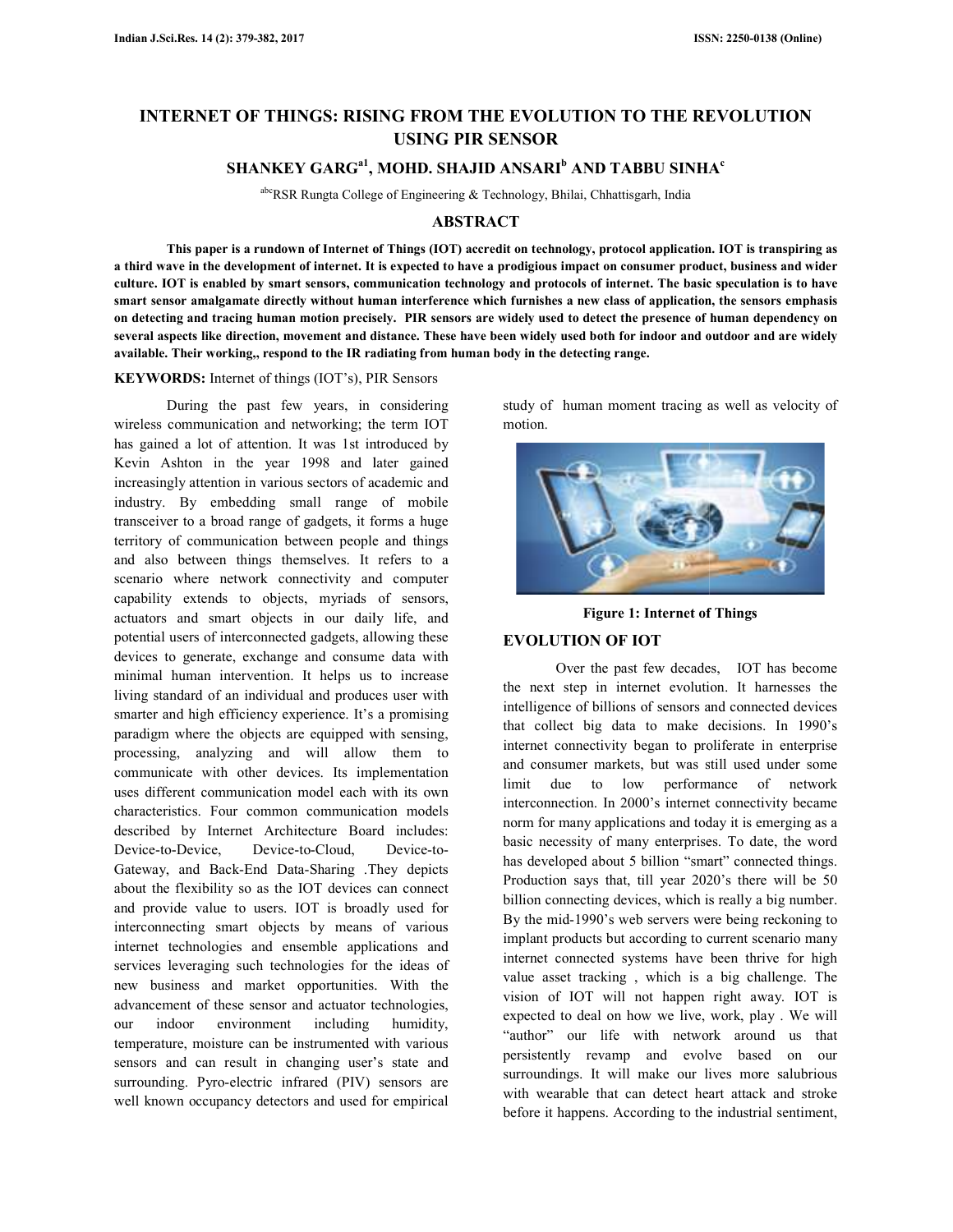IOT is ready portfolio of wired and wireless connectivity-technology, processors, sensors and analog. It makes developing application easier with hardware, software tools and support to get anything connected with IOT. With more than 27 years in the high tech industry, Jim Chase has spent his career working with customers and helping them get in front of technology, trend and challenges.

#### **IOT APPLICATIONS**

 From indoor homes to smart city, from health care to wearable, the hype of IOT has been spread wide across in each aspect of our lives and some of which are measured to be most prominent applications [1].

### **Smart Homes**

 It stands out, ranking as highest IOT application on all measured channels. More than 60,000 people in the current framework are regularly surfing for the term "smart home"every month[2].

#### **Wearable**

 There are plenty of wearable innovations released and many are yet to come like Sony smart B trainer.

#### **Smart City**

 It covers a huge span of area from traffic management to water monitoring to pollution control

#### **Smart Grid**

 A future smart grid is a promising paradigm in dealing with the behavior of electricity suppliers and consumers, in order to improve the reliability, efficiency of electricity.

### **Digital Health Care**

 Health care industry remains among the fastest to adopt the IOT. The reason for this trend is that integrating IOT features into medical devices greatly improves the service and quality for the patient with chronic condition requiring constant supervision.

### **PASSIVE INFRA-RED (PIR) SENSOR**

 A Passive Infra-Red (PIR) sensor is an electronic device customarily used in security lights and burglar alarm system[3]. Pyro-electric infrared(PIR) sensors are well known occupancy detectors. It is a motion detecting device which detects the infrared radiations emitted by humans and animals within an average of 10m (approximately) from sensor. When a sensor perceive unanticipated change in infrared energy, the sensors get energize. In particular, PIR sensors could address the invasion of piracy issues raised by the use of camera-based surveillance system. It is made up of pyroelectric sensors used for detecting level of infrared radiation. These are incredible having wide lens range and requires minimal human effort and simple to interface with. Most of it are 3-pin connections, one pin is ground another will be signal and the last will be power pin(5V). It acts as a digital output, once the sensor rehearses the output will remain low until it experience any motion and then will swing high for a couple of second and then again switch to low. This cycle goes on repeatedly to withal until the sensor needs a warm up time with specific end goal. Its output is used for controlling the moving objects. Predominantly, motion detection use light sensors to detect either the presence ofinfrared light emitted from a warm object or absence of light. It detects the presence of human being and send pulses to microcontroller which thus, controls the motor deliver by sending appropriate pulse to its input pins.

### **PASSIVE INFRARED DETECTORS**

 At the front of the PIR sensor unit is a Fresnel lens, a special kind of lens which is used to muster light from encyclopedic field of view and focus it directly onto a passive infrared sensor. The quotidian application for a PIR sensor is automatic security lightening.

### **PIR Sensor- Based Application In Smart Environments**

 These are customarily used with a variety of sensors in diverse application for building smart environment including health care, conserving energy and security issues and environment monitoring. Tsai et al. illustrated an occupancy sensor which defines a way of reducing the standby power consumption of personal computer monitor when it is in sleep mode[4]. This potentiality of PIR sensor-base occupancy and motion tracing for diverse application domains provided the motivation for this research for human movement tracing using from PIR sensor signal.

#### **Indoor Human Tracing With PIR Sensor**

 Many researchers have staunch, an ample amount of time and exertion to embellish a localization technology, for indoor human tracing using PIR sensor. Gopinathamet al. instigated a pyro-electric motion detector system based on coded apertures which helps to detect the human motion in one of the 15cells in 1.6m square area using 4 PIR detectors[5]. Another system, using Fresnel lens, was developed for tracing human motion. They scrutinize the response characteristics of the sensor cluster and extracted the velocity and the direction of motion over larger area of 12m. Many other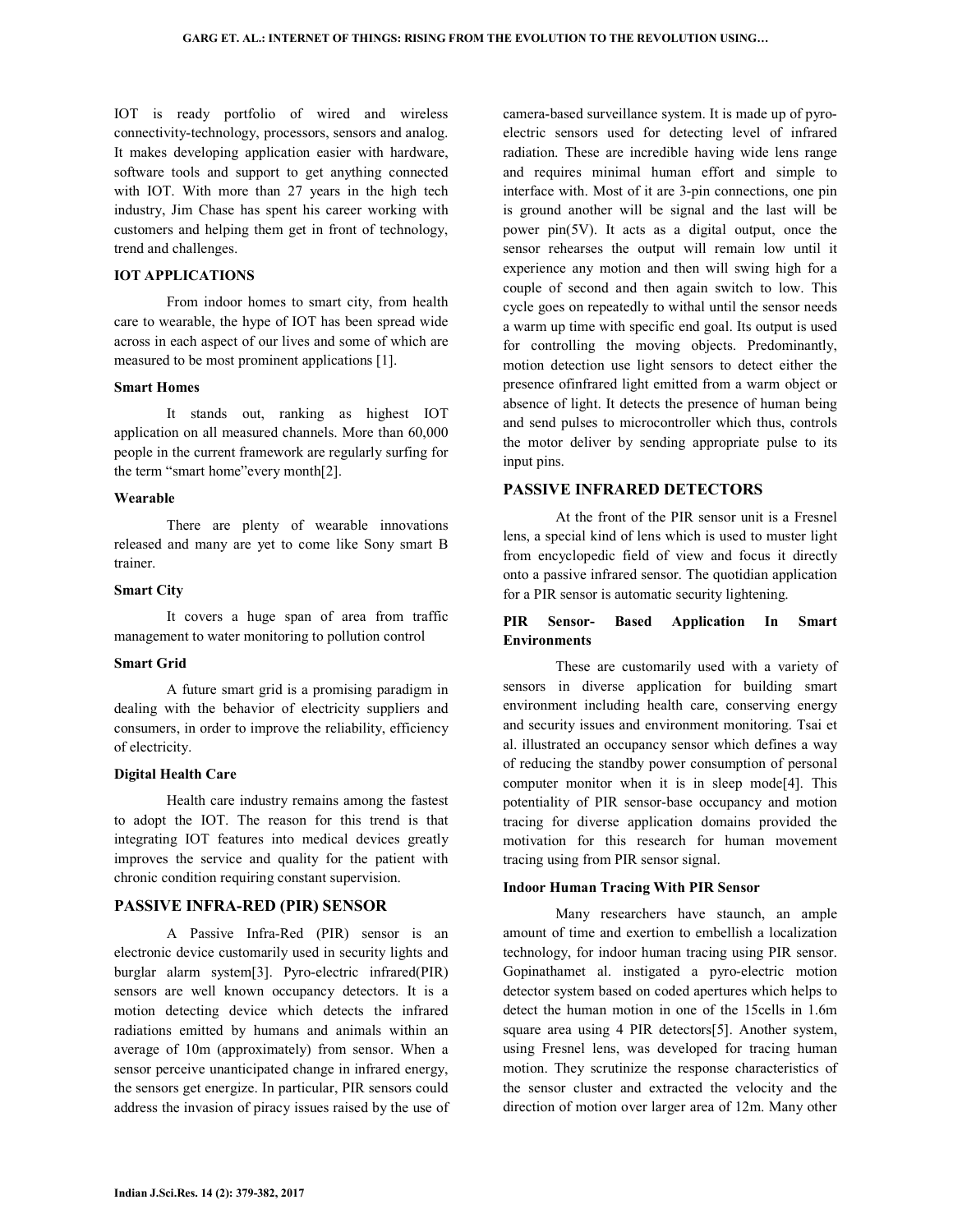approaches showed the visibility modulation of each sensor detector and layout of sensor modules for tracing people based on binary output of PIR sensor.

# **Human Movement Detection With PIR Digital Output**

 Many researchers are engaged is working to perceive out, using PIR sensor, the exact number of people entering and leaving the room and their direction as well. The development of a system which finds out the total office space garrison on self- sustaining ultralow power sensor nodes tranquil of a pair of, unidirectional PIR sensor. An approach in which 1 can reckon total number of person entering and leaving the room using distributed pair of PIR sensors, and various algorithms have been developed to show the processing result[6].

# **Human Movement Detection With PIR Analog Outout**

 Lee proffer a novel method of diagnosing the motion direction for an object moving in the field of a single PIR sensor, whose dual sensing elements are reversely polarized and affiliated in the motion plane of a PIR sensor[7]. A low cost PIR sensor-based wireless network system was developed for detecting the direction and movement of number of people. They showed 100% correct detection of direction of movement and 89% correct detection of number of people[8,9]. A cluster system composed of 2 PIR sensors facing each other was composed for detecting the direction of movement and distance intervals when a person is moving. More recently, Yun and Song presented a novel method of detecting the relative direction of human movement in 8 orthogonally aligned<sup>[10]</sup>.

#### **Human Idengification With PIR Sensors**

 Many researchers are still being investigating on a human idengification system using PIR sensors. Fang et al. presented a module for human idengification system using PIR sensor whose visibility mode of sensors is modulated by Fresnel lens[11],researched on the subjects through dependent and an independent path using PIR sensor with hidden Markov models. The result shows 84% accuracy on recognizing 5 persons with support vector machine. A plenty of algorithms for extensive use of PIR sensor have been developed, which helps people to choose appropriate algorithm for their PIR- based application.

#### **CONCLUSION**

 The internet has drastically changed our ways of living by building a scenario in which all interactions are done via internet. The IOT has a great potential which adds on to the new dimensions to this process by enabling communication between two device. IOT is considered as a boon for future internet, once implemented at its fullest, where everything will be connected to the internet and communication between two smart objects are made more readily and efficiently by reducing the human effort to is minimal. It is emerging as the next technology mega-trend, with retroaction across the business spectrum. In this paper, I presented about the human movement detecting system based upon pyro-electric infrared(PIR) sensors and about some machines for learning a diagnosing about the direction of movement, the distance of body from the sensor and speed of movement. Using the PIR based module, we have collected PIR sensor signals working accordingly in different situations and condition.

### **REFERENCES**

- C. Perera, A. Zaslavsky , P. Christen, and D. Georgeakopoulos, "Context Aware Computing for the Internet Of Things: A Survey" IEEE Communications Surveys & Tutorials, 2013, pp. 1-41.
- PIR Motion Sensors & Switches, www.energy savingsensors.com/General-Information1.htm
- Tsai C.-H., Bai Y.-W., Cheng L.-C., Lin K.-S., Jhang R.J.R., Lin M.-B. Reducing the standby power consumption of a pc monitor.In Proceedings of the 1st Global Conference on Consumer Electronics; Tokyo, Japan. 2-5 October 2012; pp. 520-524.
- Gopinatham U., Brady D.J., PitsianisN.P.Coded apertures for efficient pyro-electric motion tracing. Opt. Express. 2003;11:2142-2152.
- Walf f., MilenkovicAmft O.A distributed PIR-based approach for estimating people count in office environments.Proceeding of the IEEE 15th International Conference on Computational Science and Engineering; Paphos, Cyprus. 5-7 December 2012; pp. 640-647.
- Lee W .Method and Apparatus for Detecting Direction and Speed using PIR sensor. U.S. Patent 5291,020.1994 Mar 1.
- Zappi P.,Farella E., Benini L. Pyroelectric infrared sensors based distance estimation. Proceedings of the 7th IEEE Sensors Conference (IEEE